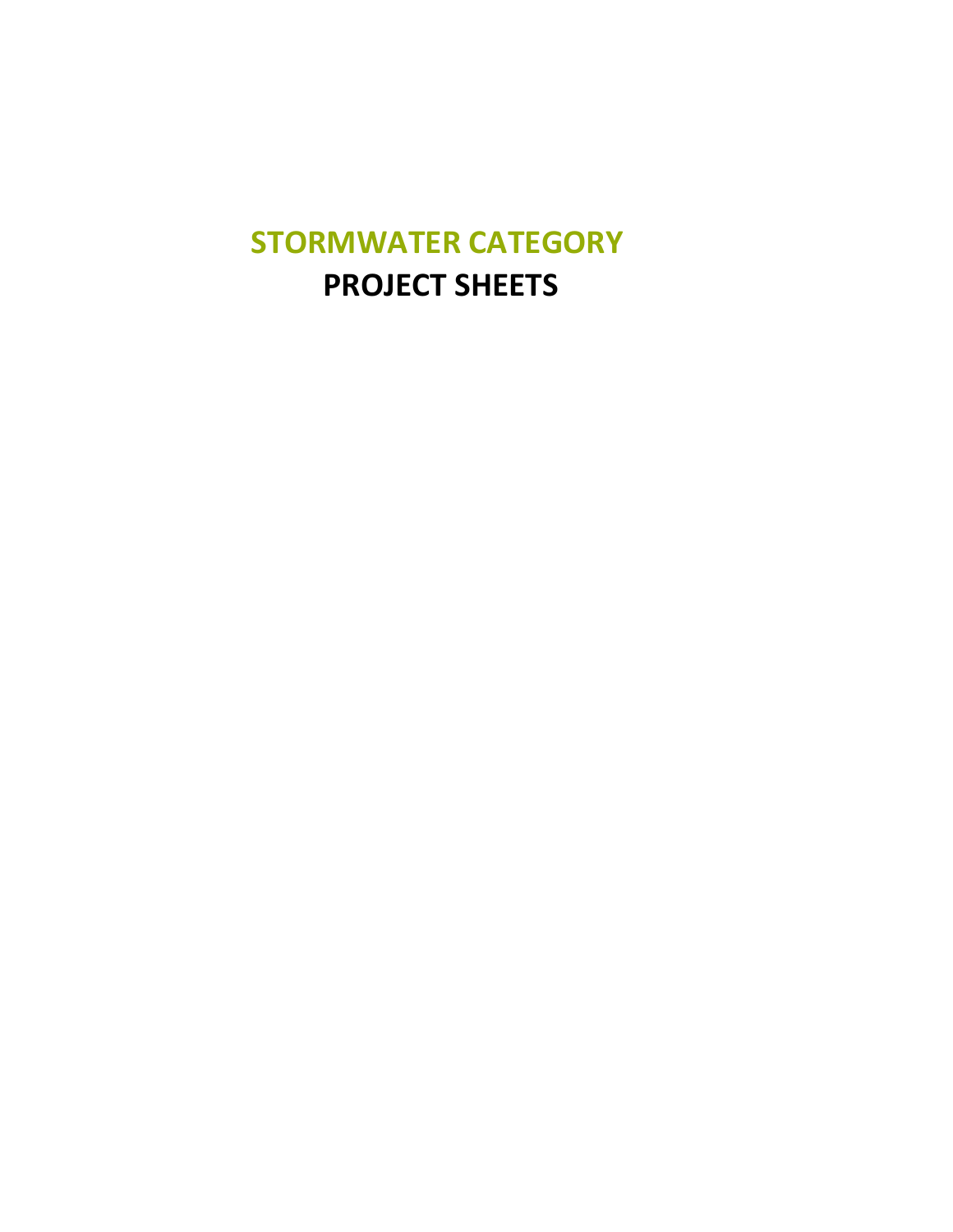|                                                                                                                                                                         |                                       | PROJECT FUNDING REQUEST FORM -                  |            |                                       |                                       |                                                                                      |                   |  |  |  |
|-------------------------------------------------------------------------------------------------------------------------------------------------------------------------|---------------------------------------|-------------------------------------------------|------------|---------------------------------------|---------------------------------------|--------------------------------------------------------------------------------------|-------------------|--|--|--|
| <b>City of Hallandale Beach</b>                                                                                                                                         |                                       |                                                 |            |                                       |                                       |                                                                                      |                   |  |  |  |
| Capital Improvements Project (CIP)                                                                                                                                      |                                       |                                                 |            |                                       |                                       |                                                                                      |                   |  |  |  |
| FY 2020-2024                                                                                                                                                            |                                       |                                                 |            |                                       |                                       |                                                                                      |                   |  |  |  |
| Date                                                                                                                                                                    |                                       |                                                 |            |                                       |                                       |                                                                                      |                   |  |  |  |
| <b>NEW</b>                                                                                                                                                              | <b>ONGOING</b>                        |                                                 |            |                                       |                                       |                                                                                      |                   |  |  |  |
| X                                                                                                                                                                       |                                       |                                                 |            |                                       |                                       |                                                                                      |                   |  |  |  |
|                                                                                                                                                                         |                                       |                                                 |            | that is a serious and the said        |                                       |                                                                                      |                   |  |  |  |
| (1) Project Title:                                                                                                                                                      |                                       | Retention Pond Dredging and Banks Stabilization |            |                                       |                                       |                                                                                      |                   |  |  |  |
| (2) Project Category:                                                                                                                                                   | STORMWATER PROJECTS                   |                                                 |            | (3) Project Rating:                   |                                       | 4                                                                                    |                   |  |  |  |
| (4) Department:                                                                                                                                                         | Public Works                          |                                                 |            | (5) Project Type:                     |                                       | Maintenance & Repair                                                                 |                   |  |  |  |
| (6) Division:                                                                                                                                                           | Utilities                             |                                                 |            | (7) Project No.:                      |                                       |                                                                                      |                   |  |  |  |
| (8) Project Location:                                                                                                                                                   | King Estates                          |                                                 |            | (9) Project Manager:                  |                                       | James Sylvain                                                                        |                   |  |  |  |
| (10) Funding Source:                                                                                                                                                    | Stormwater Fund (440)                 |                                                 |            |                                       |                                       |                                                                                      |                   |  |  |  |
| I<br>(11) Project Years:                                                                                                                                                | FY 2019                               | FY 2020                                         | FY 2021    | FY 2022                               | FY 2023                               | FY 2024                                                                              | <b>Total Cost</b> |  |  |  |
| <b>Available Funding</b>                                                                                                                                                |                                       |                                                 |            |                                       |                                       |                                                                                      |                   |  |  |  |
|                                                                                                                                                                         |                                       |                                                 |            |                                       |                                       |                                                                                      |                   |  |  |  |
| <b>Pre-Construction Activities</b>                                                                                                                                      | \$0                                   | \$0                                             | \$0        | \$0                                   | \$0                                   | \$0                                                                                  | \$0               |  |  |  |
| <b>Outside Services</b>                                                                                                                                                 | \$0                                   | \$0                                             | \$0        | \$0                                   | \$0                                   | \$0                                                                                  | \$0               |  |  |  |
| ľ<br>Land Acquisition/Site Prep                                                                                                                                         | \$0                                   | \$0                                             | \$0        | \$0                                   | \$0                                   | \$0                                                                                  | \$0               |  |  |  |
| <b>Consulting</b>                                                                                                                                                       | \$0                                   | \$0                                             | \$0        | \$0                                   | \$0                                   | \$0                                                                                  | $$0$              |  |  |  |
| <b>Permit Fee's</b>                                                                                                                                                     | \$0                                   | \$0                                             | \$0<br>\$0 | \$0                                   | \$0<br>\$0                            | \$0                                                                                  | \$0               |  |  |  |
| <b>Impact Fee's</b>                                                                                                                                                     | \$0                                   | \$0                                             |            | \$0                                   |                                       | \$0                                                                                  | \$0               |  |  |  |
| Other                                                                                                                                                                   | \$0                                   | \$0                                             | \$0        | \$0                                   | \$0                                   | \$0                                                                                  | \$0               |  |  |  |
| <b>Equipment/Furnishings</b>                                                                                                                                            | \$0                                   | \$0                                             | \$0        | \$0                                   | \$0                                   | \$0                                                                                  | \$0               |  |  |  |
| <b>City Staff</b>                                                                                                                                                       | \$0                                   | \$0<br>\$0                                      | \$0<br>\$0 | \$0                                   | \$0                                   | \$0                                                                                  | \$0               |  |  |  |
| <b>Other (Specify Below)</b><br><b>TOTAL:</b>                                                                                                                           | \$0<br>\$0                            | \$0                                             | \$0        | \$500,000                             | \$500,000                             | \$500,000                                                                            | \$1,500,000       |  |  |  |
| (12) Reference                                                                                                                                                          |                                       |                                                 |            | \$500,000                             | \$500,000                             | \$500,000                                                                            | \$1,500,000       |  |  |  |
|                                                                                                                                                                         |                                       |                                                 |            |                                       |                                       |                                                                                      |                   |  |  |  |
| R & R (Maintenance and Repair)<br>(14) Project Justification<br>Banks need to be secured against errosion, pond needs to be dredged and cleaned of weeds and sediments. |                                       |                                                 |            |                                       |                                       |                                                                                      |                   |  |  |  |
| <b>CURRENT</b><br><b>REQUEST</b><br>(15) Project Funding Sources                                                                                                        |                                       |                                                 |            |                                       |                                       |                                                                                      |                   |  |  |  |
|                                                                                                                                                                         | <b>ALLOCATED FUNDS/ACCOUNT NUMBER</b> |                                                 | \$         | FY 2018-2019<br>÷,                    | \$                                    | FY 2019-2020<br>$\overline{\phantom{a}}$                                             | <b>Notes</b>      |  |  |  |
|                                                                                                                                                                         |                                       |                                                 | \$         | $\overline{\phantom{a}}$              | \$                                    | ٠                                                                                    |                   |  |  |  |
|                                                                                                                                                                         |                                       |                                                 | \$         | $\frac{1}{2}$                         | \$                                    | $\overline{\phantom{a}}$                                                             |                   |  |  |  |
|                                                                                                                                                                         |                                       |                                                 |            | ÷,                                    | \$                                    | $\overline{\phantom{a}}$                                                             |                   |  |  |  |
| \$<br>\$                                                                                                                                                                |                                       |                                                 |            | ٠                                     | \$                                    | ٠                                                                                    |                   |  |  |  |
|                                                                                                                                                                         |                                       |                                                 |            |                                       |                                       |                                                                                      |                   |  |  |  |
|                                                                                                                                                                         | <b>Total Allocated Funds</b>          |                                                 | \$         | $\overline{\phantom{a}}$              | \$                                    |                                                                                      |                   |  |  |  |
| (16) FY 2018-2019 SUMMARY                                                                                                                                               |                                       |                                                 |            | <b>Encumbrances</b>                   | <b>Actual</b>                         | <b>Total</b>                                                                         | <b>Notes</b>      |  |  |  |
|                                                                                                                                                                         |                                       |                                                 |            | \$0<br>\$<br>$\overline{\phantom{a}}$ | \$0<br>\$<br>$\overline{\phantom{a}}$ | \$0<br>\$<br>$\overline{\phantom{a}}$                                                |                   |  |  |  |
|                                                                                                                                                                         |                                       |                                                 |            | \$                                    | \$                                    | \$                                                                                   |                   |  |  |  |
| (18) Operating Budget Impact                                                                                                                                            | <b>Total Project Commitments</b>      |                                                 |            |                                       |                                       | (19) Describe Costs as One-time or Recurring or Savings, and provide years of impact |                   |  |  |  |
|                                                                                                                                                                         | Incr./(Decr.) Personnel Cost:         | ∣\$<br>$\overline{\phantom{a}}$                 |            |                                       |                                       |                                                                                      |                   |  |  |  |
|                                                                                                                                                                         | Incr./(Decr.) Operating Cost: \$      | $\overline{\phantom{a}}$                        |            |                                       |                                       |                                                                                      |                   |  |  |  |
| Incr./(Decr.) Department Capital Outlay:                                                                                                                                |                                       | l\$<br>ä,                                       |            |                                       |                                       |                                                                                      |                   |  |  |  |
|                                                                                                                                                                         | Total Impact: \$                      |                                                 |            |                                       |                                       |                                                                                      |                   |  |  |  |
|                                                                                                                                                                         |                                       |                                                 |            |                                       |                                       |                                                                                      |                   |  |  |  |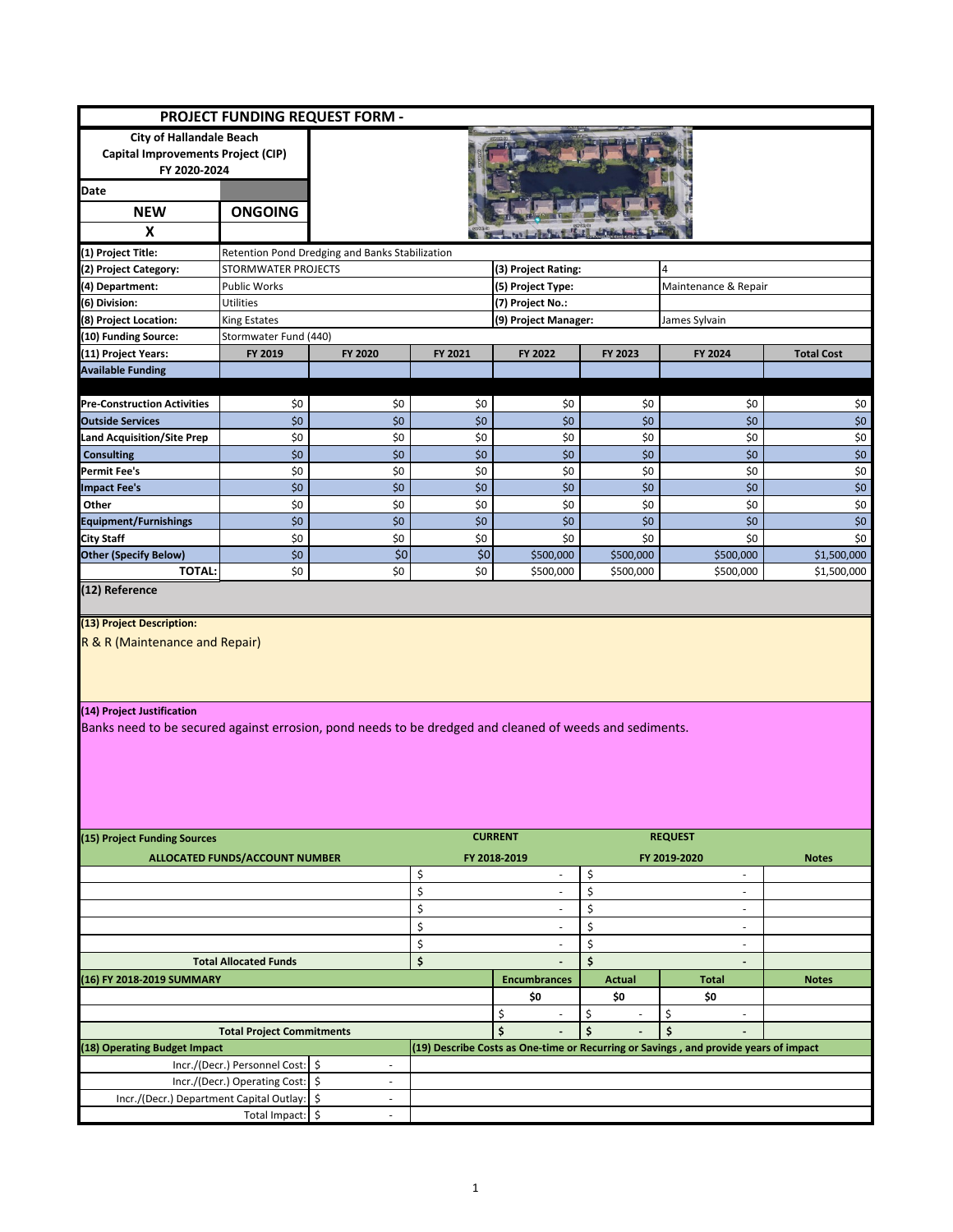|                                                                                                                                        |                                       | PROJECT FUNDING REQUEST FORM -                 |           |                                |                                |                                                                                      |                   |  |  |
|----------------------------------------------------------------------------------------------------------------------------------------|---------------------------------------|------------------------------------------------|-----------|--------------------------------|--------------------------------|--------------------------------------------------------------------------------------|-------------------|--|--|
| <b>City of Hallandale Beach</b>                                                                                                        |                                       |                                                |           |                                |                                |                                                                                      |                   |  |  |
| Capital Improvements Project (CIP)                                                                                                     |                                       |                                                |           |                                |                                |                                                                                      |                   |  |  |
| FY 2020-2024                                                                                                                           |                                       |                                                |           |                                |                                |                                                                                      |                   |  |  |
| <b>Date</b>                                                                                                                            |                                       |                                                |           |                                |                                |                                                                                      |                   |  |  |
| <b>NEW</b>                                                                                                                             | <b>ONGOING</b>                        |                                                |           |                                |                                |                                                                                      |                   |  |  |
| X                                                                                                                                      |                                       |                                                |           |                                |                                |                                                                                      |                   |  |  |
| (1) Project Title:                                                                                                                     |                                       | Shaffer Canal Dredging and Banks Stabilization |           |                                |                                |                                                                                      |                   |  |  |
| (2) Project Category:                                                                                                                  | STORMWATER PROJECTS                   |                                                |           | (3) Project Rating:            |                                | 4                                                                                    |                   |  |  |
| (4) Department:                                                                                                                        | <b>Public Works</b>                   |                                                |           | (5) Project Type:              |                                | Maintenance & Repair                                                                 |                   |  |  |
| (6) Division:                                                                                                                          | Utilities                             |                                                |           | (7) Project No.:               |                                |                                                                                      |                   |  |  |
| (8) Project Location:                                                                                                                  | Shaffer Canal                         |                                                |           | (9) Project Manager:           |                                | James Sylvain                                                                        |                   |  |  |
| (10) Funding Source:                                                                                                                   | Utilities: Water and Sewer Fund (490) |                                                |           |                                |                                |                                                                                      |                   |  |  |
| (11) Project Years:                                                                                                                    | FY 2019                               | FY 2020                                        | FY 2021   | FY 2022                        | FY 2023                        | FY 2024                                                                              | <b>Total Cost</b> |  |  |
| <b>Available Funding</b>                                                                                                               |                                       |                                                |           |                                |                                |                                                                                      |                   |  |  |
|                                                                                                                                        |                                       |                                                |           |                                |                                |                                                                                      |                   |  |  |
| <b>Pre-Construction Activities</b>                                                                                                     | \$0                                   | \$0                                            | \$0       | \$0                            | \$0                            | \$0                                                                                  | \$0               |  |  |
| <b>Outside Services</b>                                                                                                                | \$0                                   | \$0                                            | \$0       | \$0                            | \$0                            | \$0                                                                                  | \$0               |  |  |
| Land Acquisition/Site Prep                                                                                                             | \$0                                   | \$0                                            | \$0       | \$0                            | \$0                            | \$0                                                                                  | \$0               |  |  |
| <b>Consulting</b>                                                                                                                      | \$0                                   | \$0                                            | \$0       | \$0                            | \$0                            | \$0                                                                                  | \$0               |  |  |
| <b>Permit Fee's</b>                                                                                                                    | \$0                                   | \$0                                            | \$0       | \$0                            | \$0                            | \$0                                                                                  | \$0               |  |  |
| <b>Impact Fee's</b>                                                                                                                    | \$0                                   | \$0                                            | \$0       | \$0                            | \$0                            | \$0                                                                                  | \$0               |  |  |
| Other                                                                                                                                  | \$0                                   | \$0                                            | \$0       | \$0                            | \$0                            | \$0                                                                                  | \$0               |  |  |
| <b>Equipment/Furnishings</b>                                                                                                           | \$0                                   | \$0                                            | \$0       | \$0                            | \$0                            | \$0                                                                                  | \$0               |  |  |
| <b>City Staff</b>                                                                                                                      | \$0                                   | \$0                                            | \$0       | \$0                            | \$0                            | \$0                                                                                  | \$0               |  |  |
| <b>Other (Specify Below)</b>                                                                                                           | \$0                                   | \$500,000                                      | \$500,000 | \$500,000                      | \$500,000                      | \$0                                                                                  | \$2,000,000       |  |  |
| <b>TOTAL:</b><br>(12) Reference                                                                                                        | \$0                                   | \$500,000                                      | \$500,000 | \$500,000                      | \$500,000                      | \$0                                                                                  | \$2,000,000       |  |  |
| (13) Project Description:<br>R & R (Maintenance and Repair)                                                                            |                                       |                                                |           |                                |                                |                                                                                      |                   |  |  |
| (14) Project Justification<br>Banks need to be secured against errosion, Canal needs to be dredged and cleaned of weeds and sediments. |                                       |                                                |           |                                |                                |                                                                                      |                   |  |  |
| (15) Project Funding Sources                                                                                                           |                                       |                                                |           | <b>CURRENT</b>                 |                                | <b>REQUEST</b>                                                                       |                   |  |  |
|                                                                                                                                        | ALLOCATED FUNDS/ACCOUNT NUMBER        |                                                |           | FY 2018-2019                   |                                | FY 2019-2020                                                                         | <b>Notes</b>      |  |  |
|                                                                                                                                        |                                       |                                                | \$        | ä,                             | \$                             | $\overline{\phantom{a}}$                                                             |                   |  |  |
|                                                                                                                                        |                                       |                                                | \$        | $\overline{\phantom{a}}$       | \$                             | $\overline{\phantom{a}}$                                                             |                   |  |  |
|                                                                                                                                        |                                       |                                                | \$        | ٠                              | \$                             | ÷.                                                                                   |                   |  |  |
|                                                                                                                                        |                                       |                                                | \$        | ٠                              | \$                             | $\overline{\phantom{a}}$                                                             |                   |  |  |
|                                                                                                                                        |                                       |                                                | \$        |                                | \$                             | $\overline{\phantom{a}}$                                                             |                   |  |  |
|                                                                                                                                        | <b>Total Allocated Funds</b>          |                                                | \$        | $\overline{a}$                 | \$                             | $\overline{\phantom{a}}$                                                             |                   |  |  |
| (16) FY 2018-2019 SUMMARY                                                                                                              |                                       |                                                |           | <b>Encumbrances</b>            | <b>Actual</b>                  | <b>Total</b>                                                                         | <b>Notes</b>      |  |  |
|                                                                                                                                        |                                       |                                                |           | \$0                            | \$0                            | \$0                                                                                  |                   |  |  |
|                                                                                                                                        |                                       |                                                |           | \$<br>$\overline{\phantom{a}}$ | \$<br>$\overline{\phantom{a}}$ | \$<br>$\overline{\phantom{a}}$                                                       |                   |  |  |
|                                                                                                                                        | <b>Total Project Commitments</b>      |                                                |           | \$                             | \$                             | \$                                                                                   |                   |  |  |
| (18) Operating Budget Impact                                                                                                           |                                       |                                                |           |                                |                                | (19) Describe Costs as One-time or Recurring or Savings, and provide years of impact |                   |  |  |
|                                                                                                                                        | Incr./(Decr.) Personnel Cost: \$      | $\overline{\phantom{a}}$                       |           |                                |                                |                                                                                      |                   |  |  |
|                                                                                                                                        | Incr./(Decr.) Operating Cost: \$      | $\overline{\phantom{a}}$                       |           |                                |                                |                                                                                      |                   |  |  |
| Incr./(Decr.) Department Capital Outlay:   \$                                                                                          |                                       | $\overline{\phantom{a}}$                       |           |                                |                                |                                                                                      |                   |  |  |
|                                                                                                                                        | Total Impact: \$                      |                                                |           |                                |                                |                                                                                      |                   |  |  |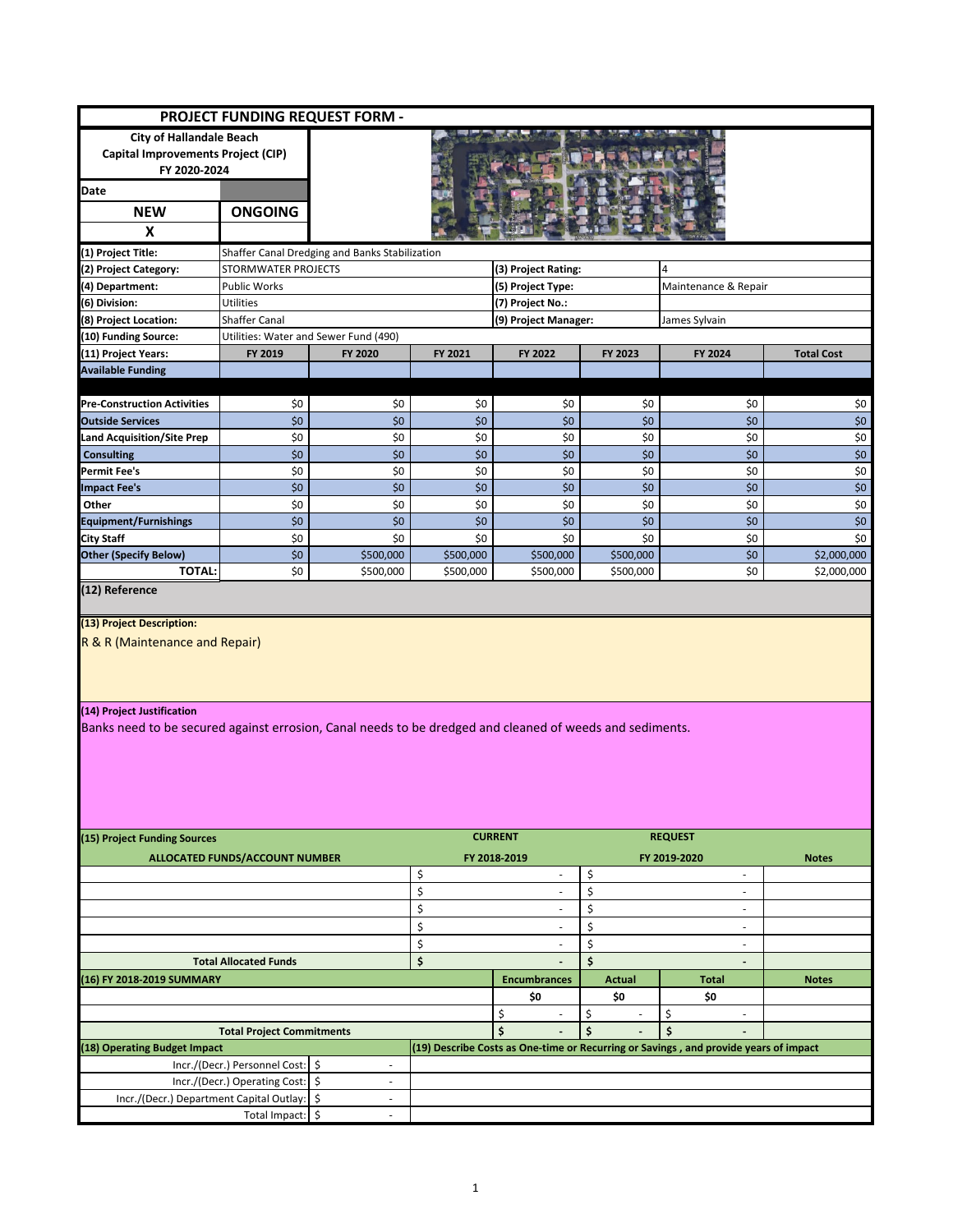|                                                                                                                                                                   |                                  | <b>PROJECT FUNDING REQUEST FORM -</b>               |         |                                |                                |                                                                                      |                   |
|-------------------------------------------------------------------------------------------------------------------------------------------------------------------|----------------------------------|-----------------------------------------------------|---------|--------------------------------|--------------------------------|--------------------------------------------------------------------------------------|-------------------|
| <b>City of Hallandale Beach</b>                                                                                                                                   |                                  |                                                     |         |                                |                                |                                                                                      |                   |
| Capital Improvements Project (CIP)                                                                                                                                |                                  |                                                     |         |                                |                                |                                                                                      |                   |
| FY 2020-2024                                                                                                                                                      |                                  |                                                     |         |                                |                                | 明                                                                                    |                   |
| <b>Date</b>                                                                                                                                                       |                                  |                                                     |         |                                |                                |                                                                                      |                   |
| <b>NEW</b>                                                                                                                                                        | <b>ONGOING</b>                   |                                                     |         |                                |                                |                                                                                      |                   |
| X                                                                                                                                                                 |                                  |                                                     |         |                                |                                |                                                                                      |                   |
|                                                                                                                                                                   |                                  |                                                     |         |                                |                                |                                                                                      |                   |
| (1) Project Title:                                                                                                                                                |                                  | SE 14th Ave. Canal - Mangrove Trimming and Cleaning |         |                                |                                |                                                                                      |                   |
| (2) Project Category:                                                                                                                                             | STORMWATER PROJECTS              |                                                     |         | (3) Project Rating:            |                                | 4                                                                                    |                   |
| (4) Department:<br>(6) Division:                                                                                                                                  | Public Works                     |                                                     |         | (5) Project Type:              |                                | Maintenance & Repair                                                                 |                   |
|                                                                                                                                                                   | Utilities                        |                                                     |         | (7) Project No.:               |                                |                                                                                      |                   |
| (8) Project Location:                                                                                                                                             | S.E. 14th Ave. - Canal           |                                                     |         | (9) Project Manager:           |                                | James Sylvain                                                                        |                   |
| (10) Funding Source:                                                                                                                                              | Stormwater Fund (440)            |                                                     |         |                                |                                |                                                                                      |                   |
| (11) Project Years:                                                                                                                                               | FY 2019                          | FY 2020                                             | FY 2021 | FY 2022                        | FY 2023                        | FY 2024                                                                              | <b>Total Cost</b> |
| <b>Available Funding</b>                                                                                                                                          |                                  |                                                     |         |                                |                                |                                                                                      |                   |
|                                                                                                                                                                   |                                  |                                                     |         |                                |                                |                                                                                      |                   |
| <b>Pre-Construction Activities</b>                                                                                                                                | \$0                              | \$0                                                 | \$0     | \$0                            | \$0                            | \$0                                                                                  | \$0               |
| <b>Outside Services</b>                                                                                                                                           | \$0                              | \$0                                                 | \$0     | \$0                            | \$0                            | \$0                                                                                  | $$0$$             |
| Land Acquisition/Site Prep                                                                                                                                        | \$0                              | \$0                                                 | \$0     | \$0                            | \$0                            | \$0                                                                                  | \$0               |
| <b>Consulting</b>                                                                                                                                                 | \$0                              | \$0                                                 | \$0     | \$0                            | \$0                            | \$0                                                                                  | $$0$$             |
| <b>Permit Fee's</b>                                                                                                                                               | \$0                              | \$0                                                 | \$0     | \$0                            | \$0                            | \$0                                                                                  | \$0               |
| <b>Impact Fee's</b>                                                                                                                                               | \$0                              | \$0                                                 | \$0     | \$0                            | \$0                            | \$0                                                                                  | \$0               |
| Other                                                                                                                                                             | \$0                              | \$0                                                 | \$0     | \$0                            | \$0                            | \$0                                                                                  | \$0               |
| Equipment/Furnishings                                                                                                                                             | \$0                              | \$0                                                 | \$0     | \$0                            | \$0                            | \$0                                                                                  | $$0$$             |
| <b>City Staff</b>                                                                                                                                                 | \$0                              | \$0                                                 | \$0     | \$0                            | \$0                            | \$0                                                                                  | \$0               |
| <b>Other (Specify Below)</b>                                                                                                                                      | \$0                              | \$200,000                                           | \$0     | \$0                            | \$0                            | \$0                                                                                  | \$200,000         |
| <b>TOTAL:</b><br>(12) Reference                                                                                                                                   | \$0                              | \$200,000                                           | \$0     | \$0                            | \$0                            | \$0                                                                                  | \$200,000         |
| (13) Project Description:<br>R & R (Maintenance and Repair)<br>(14) Project Justification<br>Overgrown mangroves require proper trimming to keep canal navigable. |                                  |                                                     |         |                                |                                |                                                                                      |                   |
| (15) Project Funding Sources<br>ALLOCATED FUNDS/ACCOUNT NUMBER                                                                                                    |                                  |                                                     |         | <b>CURRENT</b><br>FY 2018-2019 |                                | <b>REQUEST</b><br>FY 2019-2020                                                       | <b>Notes</b>      |
|                                                                                                                                                                   |                                  |                                                     | \$      | ÷,                             | \$                             | ÷,                                                                                   |                   |
|                                                                                                                                                                   |                                  |                                                     | \$      | $\overline{a}$                 | \$                             | $\overline{a}$                                                                       |                   |
|                                                                                                                                                                   |                                  |                                                     | \$      | $\overline{a}$                 | \$                             | $\overline{a}$                                                                       |                   |
|                                                                                                                                                                   |                                  |                                                     | \$      | $\overline{a}$                 | \$                             | $\overline{a}$                                                                       |                   |
|                                                                                                                                                                   |                                  |                                                     | \$      | $\overline{\phantom{a}}$       | \$                             | $\sim$                                                                               |                   |
|                                                                                                                                                                   | <b>Total Allocated Funds</b>     |                                                     | \$      | $\overline{\phantom{a}}$       | \$                             | $\overline{\phantom{a}}$                                                             |                   |
| (16) FY 2018-2019 SUMMARY                                                                                                                                         |                                  |                                                     |         | <b>Encumbrances</b>            | Actual                         | <b>Total</b>                                                                         | <b>Notes</b>      |
|                                                                                                                                                                   |                                  |                                                     |         | \$0                            | \$0                            | \$0                                                                                  |                   |
|                                                                                                                                                                   |                                  |                                                     |         | \$<br>$\overline{\phantom{a}}$ | \$<br>$\overline{\phantom{a}}$ | \$<br>$\overline{\phantom{a}}$                                                       |                   |
|                                                                                                                                                                   | <b>Total Project Commitments</b> |                                                     |         | \$                             | \$                             | \$                                                                                   |                   |
| (18) Operating Budget Impact                                                                                                                                      |                                  |                                                     |         |                                |                                | (19) Describe Costs as One-time or Recurring or Savings, and provide years of impact |                   |
|                                                                                                                                                                   | Incr./(Decr.) Personnel Cost:    | \$<br>$\overline{\phantom{a}}$                      |         |                                |                                |                                                                                      |                   |
|                                                                                                                                                                   | Incr./(Decr.) Operating Cost: \$ | ÷,                                                  |         |                                |                                |                                                                                      |                   |
| Incr./(Decr.) Department Capital Outlay: \$                                                                                                                       |                                  | $\overline{\phantom{a}}$                            |         |                                |                                |                                                                                      |                   |
|                                                                                                                                                                   | Total Impact: \$                 | ÷,                                                  |         |                                |                                |                                                                                      |                   |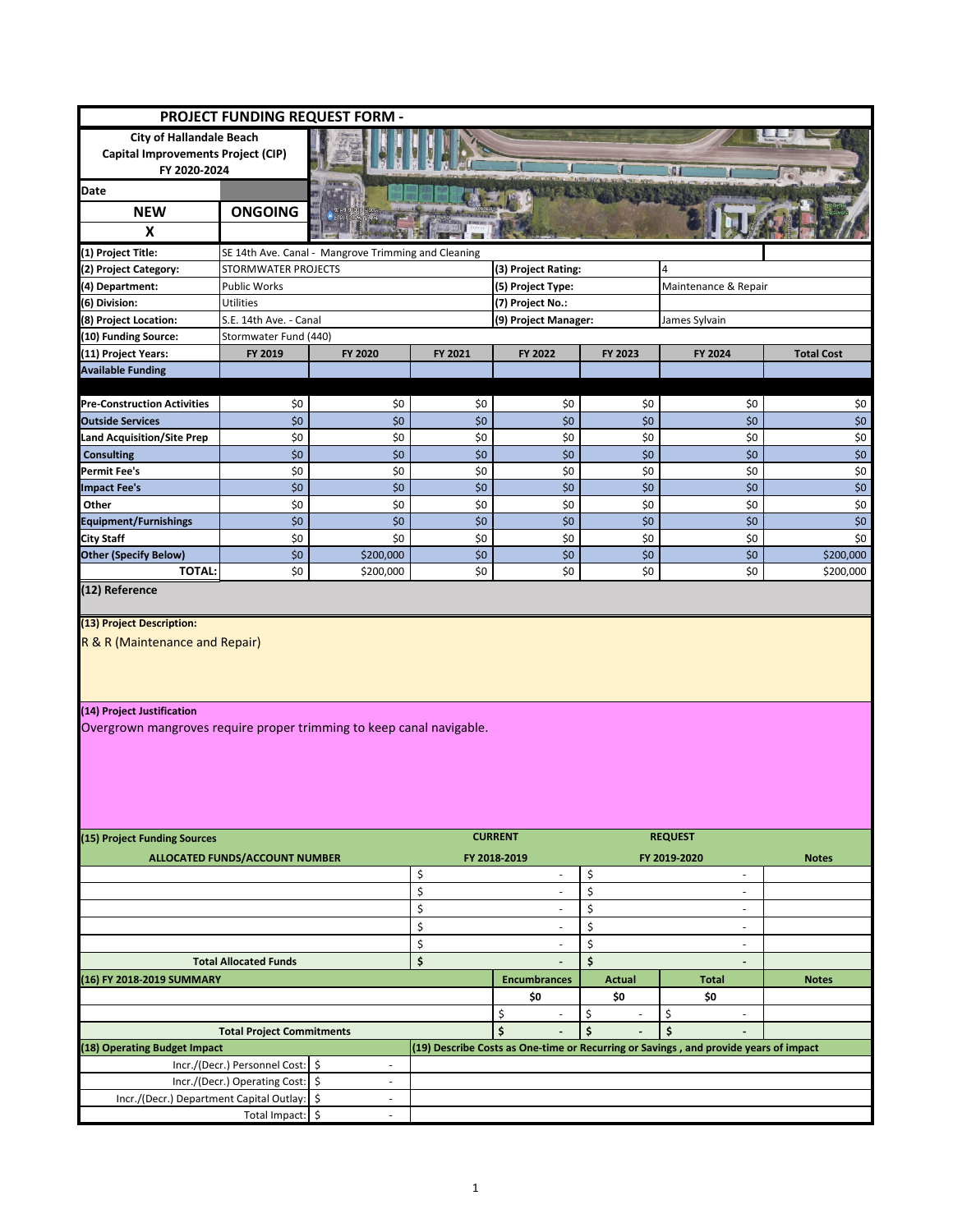|                                                                                                            |                                       | PROJECT FUNDING REQUEST FORM -                                                                            |            |                                |                                |                                                                                      |                   |  |
|------------------------------------------------------------------------------------------------------------|---------------------------------------|-----------------------------------------------------------------------------------------------------------|------------|--------------------------------|--------------------------------|--------------------------------------------------------------------------------------|-------------------|--|
| <b>City of Hallandale Beach</b>                                                                            |                                       |                                                                                                           |            |                                |                                |                                                                                      |                   |  |
| Capital Improvements Project (CIP)                                                                         |                                       |                                                                                                           |            |                                |                                |                                                                                      |                   |  |
| FY 2020-2024                                                                                               |                                       |                                                                                                           |            |                                |                                |                                                                                      | ARIWITH ALBUM     |  |
| <b>Date</b>                                                                                                |                                       |                                                                                                           |            |                                |                                |                                                                                      |                   |  |
| <b>NEW</b>                                                                                                 | <b>ONGOING</b>                        |                                                                                                           |            |                                |                                |                                                                                      |                   |  |
| X                                                                                                          |                                       |                                                                                                           |            |                                |                                |                                                                                      |                   |  |
|                                                                                                            |                                       | nttp://www.shorelinewa.gov/government/projects-initiatives/stormwater-pipe-repair-and-replacement-program |            |                                |                                |                                                                                      |                   |  |
| (1) Project Title:                                                                                         |                                       | Large Diameter Stormwater Pipe Replacement / New Installation / Cleaning                                  |            |                                |                                |                                                                                      |                   |  |
| (2) Project Category:                                                                                      | STORMWATER PROJECTS                   |                                                                                                           |            | (3) Project Rating:            |                                | 4                                                                                    |                   |  |
| (4) Department:                                                                                            | Public Works                          |                                                                                                           |            | (5) Project Type:              |                                | Maintenance & Repair                                                                 |                   |  |
| (6) Division:                                                                                              | <b>Utilities</b>                      |                                                                                                           |            | (7) Project No.:               |                                |                                                                                      |                   |  |
| (8) Project Location:                                                                                      | Citywide                              |                                                                                                           |            | (9) Project Manager:           |                                | James Sylvain                                                                        |                   |  |
| (10) Funding Source:                                                                                       | Stormwater Fund (440)                 |                                                                                                           |            |                                |                                |                                                                                      |                   |  |
| (11) Project Years:                                                                                        | FY 2019                               | FY 2020                                                                                                   | FY 2021    | FY 2022                        | FY 2023                        | FY 2024                                                                              | <b>Total Cost</b> |  |
| <b>Available Funding</b>                                                                                   |                                       |                                                                                                           |            |                                |                                |                                                                                      |                   |  |
|                                                                                                            |                                       |                                                                                                           |            |                                |                                |                                                                                      |                   |  |
| <b>Pre-Construction Activities</b><br><b>Outside Services</b>                                              | \$0<br>\$0                            | \$0<br>\$0                                                                                                | \$0<br>\$0 | \$0<br>\$0                     | \$0<br>\$0                     | \$0<br>\$0                                                                           | \$0<br>$$0$$      |  |
| Land Acquisition/Site Prep                                                                                 | \$0                                   | \$0                                                                                                       | \$0        | \$0                            | \$0                            | \$0                                                                                  | $\$0$             |  |
| <b>Consulting</b>                                                                                          | \$0                                   | \$0                                                                                                       | \$0        | \$0                            | \$0                            | \$0                                                                                  | $$0$$             |  |
| <b>Permit Fee's</b>                                                                                        | \$0                                   | \$0                                                                                                       | \$0        | \$0                            | \$0                            | \$0                                                                                  | $$0$$             |  |
| <b>Impact Fee's</b>                                                                                        | \$0                                   | \$0                                                                                                       | \$0        | \$0                            | \$0                            | \$0                                                                                  | $$0$$             |  |
| Other                                                                                                      | \$0                                   | \$0                                                                                                       | \$0        | \$0                            | \$0                            | \$0                                                                                  | \$0               |  |
| Equipment/Furnishings                                                                                      | \$0                                   | \$0                                                                                                       | \$0        | \$0                            | \$0                            | \$0                                                                                  | $$0$$             |  |
| <b>City Staff</b>                                                                                          | \$0                                   | \$0                                                                                                       | \$0        | \$0                            | \$0                            | \$0                                                                                  | \$0               |  |
| <b>Other (Specify Below)</b>                                                                               | \$0                                   | \$200,000                                                                                                 | \$100,000  | \$100,000                      | \$100,000                      |                                                                                      | \$500,000         |  |
| <b>TOTAL:</b>                                                                                              | \$0                                   | \$200,000                                                                                                 | \$100,000  | \$100,000                      | \$100,000                      | \$0                                                                                  | \$500,000         |  |
| (12) Reference<br>(13) Project Description:                                                                |                                       |                                                                                                           |            |                                |                                |                                                                                      |                   |  |
| R & R (Maintenance and Repair)                                                                             |                                       |                                                                                                           |            |                                |                                |                                                                                      |                   |  |
| (14) Project Justification<br>Deterioration of the exisitng pipe due to age requires replacement / repair. |                                       |                                                                                                           |            |                                |                                |                                                                                      |                   |  |
| (15) Project Funding Sources                                                                               |                                       |                                                                                                           |            | <b>CURRENT</b>                 |                                | <b>REQUEST</b>                                                                       |                   |  |
|                                                                                                            | <b>ALLOCATED FUNDS/ACCOUNT NUMBER</b> |                                                                                                           |            | FY 2018-2019                   |                                | FY 2019-2020                                                                         | <b>Notes</b>      |  |
|                                                                                                            |                                       |                                                                                                           | \$         | $\overline{\phantom{a}}$       | \$                             | $\overline{\phantom{a}}$                                                             |                   |  |
|                                                                                                            |                                       |                                                                                                           | \$         | ٠                              | \$                             | ä,                                                                                   |                   |  |
|                                                                                                            |                                       |                                                                                                           | \$         | $\overline{\phantom{a}}$       | \$                             | $\overline{\phantom{a}}$                                                             |                   |  |
|                                                                                                            |                                       |                                                                                                           | \$         | ٠                              | \$                             | ٠                                                                                    |                   |  |
| \$                                                                                                         |                                       |                                                                                                           |            | ٠                              | \$                             | $\overline{\phantom{a}}$                                                             |                   |  |
|                                                                                                            | <b>Total Allocated Funds</b>          |                                                                                                           | \$         |                                | \$                             | $\overline{\phantom{a}}$                                                             |                   |  |
| (16) FY 2018-2019 SUMMARY                                                                                  |                                       |                                                                                                           |            | <b>Encumbrances</b>            | <b>Actual</b>                  | <b>Total</b>                                                                         | <b>Notes</b>      |  |
|                                                                                                            |                                       |                                                                                                           |            | \$0                            | \$0                            | \$0                                                                                  |                   |  |
|                                                                                                            |                                       |                                                                                                           |            | \$<br>$\overline{\phantom{a}}$ | \$<br>$\overline{\phantom{a}}$ | \$<br>$\overline{\phantom{a}}$                                                       |                   |  |
|                                                                                                            | <b>Total Project Commitments</b>      |                                                                                                           |            | \$                             | \$                             | \$                                                                                   |                   |  |
| (18) Operating Budget Impact                                                                               |                                       |                                                                                                           |            |                                |                                | (19) Describe Costs as One-time or Recurring or Savings, and provide years of impact |                   |  |
|                                                                                                            | Incr./(Decr.) Personnel Cost:         | \$<br>÷.                                                                                                  |            |                                |                                |                                                                                      |                   |  |
|                                                                                                            | Incr./(Decr.) Operating Cost:         | $\ddot{\varsigma}$<br>$\overline{\phantom{a}}$                                                            |            |                                |                                |                                                                                      |                   |  |
| Incr./(Decr.) Department Capital Outlay:   \$                                                              |                                       | $\overline{\phantom{a}}$                                                                                  |            |                                |                                |                                                                                      |                   |  |
|                                                                                                            | Total Impact: \$                      | ÷,                                                                                                        |            |                                |                                |                                                                                      |                   |  |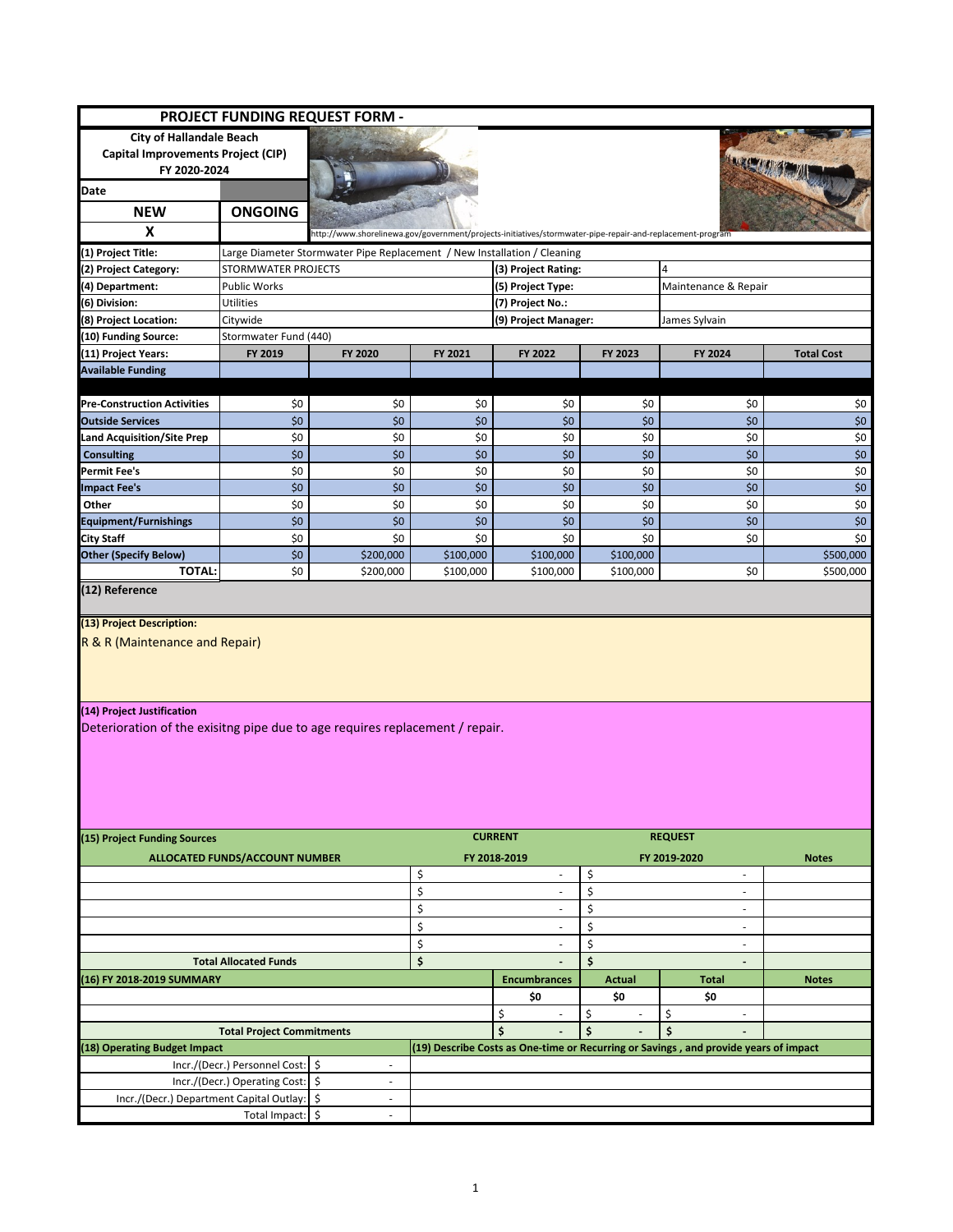|                                                                                                                     |                                       | PROJECT FUNDING REQUEST FORM -                                          |                  |                                |                  |                                                                                      |                     |  |  |
|---------------------------------------------------------------------------------------------------------------------|---------------------------------------|-------------------------------------------------------------------------|------------------|--------------------------------|------------------|--------------------------------------------------------------------------------------|---------------------|--|--|
| <b>City of Hallandale Beach</b>                                                                                     |                                       |                                                                         |                  |                                |                  |                                                                                      |                     |  |  |
| Capital Improvements Project (CIP)                                                                                  |                                       |                                                                         |                  |                                |                  | <b>Community</b>                                                                     |                     |  |  |
| FY 2020-2024                                                                                                        |                                       |                                                                         |                  |                                |                  | <b>Development</b>                                                                   |                     |  |  |
| Date                                                                                                                | 2/13/2019                             |                                                                         | <b>Block</b>     |                                |                  |                                                                                      |                     |  |  |
| <b>NEW</b>                                                                                                          | <b>ONGOING</b>                        |                                                                         | Grant            |                                |                  |                                                                                      |                     |  |  |
| X                                                                                                                   |                                       |                                                                         |                  |                                |                  |                                                                                      |                     |  |  |
| (1) Project Title:                                                                                                  |                                       | 5 year CIP- Community Development Block Grant Public Works Improvements |                  |                                |                  |                                                                                      |                     |  |  |
| (2) Project Category:                                                                                               | STORMWATER PROJECTS                   |                                                                         |                  | (3) Project Rating:            |                  | 3.44                                                                                 |                     |  |  |
| (4) Department:                                                                                                     | Public Works                          |                                                                         |                  | (5) Project Type:              |                  | Stormwater                                                                           |                     |  |  |
| (6) Division:                                                                                                       | Utilities                             |                                                                         |                  | (7) Project No.:               |                  | CDBG                                                                                 |                     |  |  |
| (8) Project Location:                                                                                               | TBD                                   |                                                                         |                  | (9) Project Manager:           |                  | Aqeel A. Ghany                                                                       |                     |  |  |
| (10) Funding Source:                                                                                                |                                       | Utilities: Water and Sewer Fund (490), Grants Fund (150)                |                  |                                |                  |                                                                                      |                     |  |  |
| (11) Project Years:                                                                                                 | FY 2019                               | FY 2020                                                                 | FY 2021          | FY 2022                        | FY 2023          | FY 2024                                                                              | <b>Total Cost</b>   |  |  |
| <b>Available Funding</b>                                                                                            |                                       |                                                                         |                  |                                |                  |                                                                                      |                     |  |  |
|                                                                                                                     |                                       |                                                                         |                  |                                |                  |                                                                                      |                     |  |  |
| <b>Pre-Construction Activities</b>                                                                                  | \$0                                   | \$0                                                                     | \$0              | \$0                            | \$0              | \$0                                                                                  | \$0                 |  |  |
| <b>Outside Services</b>                                                                                             | \$0                                   | \$0                                                                     | \$0              | \$0                            | \$0              | \$0                                                                                  | \$0                 |  |  |
| <b>Land Acquisition/Site Prep</b>                                                                                   | \$0                                   | \$0                                                                     | \$0              | \$0                            | \$0              | \$0                                                                                  | \$0                 |  |  |
| <b>Consulting</b>                                                                                                   | \$0                                   | \$50,000                                                                | \$50,000         | \$50,000                       | \$50,000         | \$50,000                                                                             | \$250,000           |  |  |
| Permit Fee's                                                                                                        | \$0                                   | \$0                                                                     | \$0              | \$0                            | \$0              | \$0                                                                                  | \$0                 |  |  |
| <b>Impact Fee's</b>                                                                                                 | \$0                                   | \$0<br>\$108,000                                                        | \$0              | \$0<br>\$108,000               | \$0<br>\$108,000 | \$0<br>\$108,000                                                                     | \$0                 |  |  |
| Construction (estimated)<br>Equipment/Furnishings                                                                   | \$0<br>\$0                            | \$0                                                                     | \$108,000<br>\$0 | \$0                            | \$0              | \$0                                                                                  | \$540,000<br>\$0    |  |  |
| City Staff                                                                                                          | \$0                                   | \$0                                                                     | \$0              | \$0                            | \$0              | \$0                                                                                  | \$0                 |  |  |
| Other (Specify Below)                                                                                               | \$0                                   | \$0                                                                     | \$0              | \$0                            | \$0              | \$0                                                                                  | \$0                 |  |  |
| <b>TOTAL:</b>                                                                                                       | \$0                                   | \$158,000                                                               | \$158,000        | \$158,000                      | \$158,000        | \$158,000                                                                            | \$790,000.00        |  |  |
| (12) Reference                                                                                                      |                                       |                                                                         |                  |                                |                  |                                                                                      |                     |  |  |
| (14) Project Justification<br>This project is needed to continue efforts to alleviate flooding throughout the City. |                                       |                                                                         |                  |                                |                  |                                                                                      |                     |  |  |
| (15) Project Funding Sources                                                                                        | <b>ALLOCATED FUNDS/ACCOUNT NUMBER</b> |                                                                         |                  | <b>CURRENT</b><br>FY 2018-2019 |                  | <b>REQUEST</b><br>FY 2019-2020                                                       | <b>Notes</b>        |  |  |
| Fund                                                                                                                | Org                                   | Object                                                                  | \$               | $\overline{\phantom{a}}$       | \$               | $\overline{a}$                                                                       |                     |  |  |
| 440                                                                                                                 | 3660                                  | 531010 \$                                                               |                  | $\overline{\phantom{a}}$       |                  | \$<br>50,000                                                                         | Stormwater Fund (44 |  |  |
| 440                                                                                                                 | 4989                                  | 565000 \$                                                               |                  |                                |                  | Ś.<br>108,000                                                                        | Grants Fund (150)   |  |  |
|                                                                                                                     |                                       | <b>Sub Total</b>                                                        | \$               |                                | \$               |                                                                                      |                     |  |  |
|                                                                                                                     |                                       |                                                                         | \$               |                                | \$               | $\overline{a}$                                                                       |                     |  |  |
|                                                                                                                     |                                       |                                                                         | \$               | $\overline{a}$                 | \$               | $\overline{\phantom{a}}$                                                             |                     |  |  |
|                                                                                                                     | <b>Total Allocated Funds</b>          |                                                                         | \$               |                                | \$               |                                                                                      |                     |  |  |
| (16) FY 2018-2019 SUMMARY                                                                                           |                                       |                                                                         |                  | <b>Encumbrances</b>            | <b>Actual</b>    | <b>Total</b>                                                                         | <b>Notes</b>        |  |  |
| 440-3660-531010                                                                                                     |                                       |                                                                         |                  | \$0.00                         | \$0.00           | \$0                                                                                  |                     |  |  |
| 440-4989-565000                                                                                                     |                                       |                                                                         |                  | \$<br>$\overline{\phantom{a}}$ | \$<br>$\sim$     | \$0                                                                                  |                     |  |  |
|                                                                                                                     | <b>Total Project Commitments</b>      |                                                                         |                  | \$                             | \$               | \$0.00                                                                               |                     |  |  |
| (18) Operating Budget Impact                                                                                        |                                       |                                                                         |                  |                                |                  | (19) Describe Costs as One-time or Recurring or Savings, and provide years of impact |                     |  |  |
|                                                                                                                     | Incr./(Decr.) Personnel Cost:   \$    | $\overline{\phantom{a}}$                                                |                  |                                |                  |                                                                                      |                     |  |  |
|                                                                                                                     | Incr./(Decr.) Operating Cost:   \$    | $\overline{\phantom{a}}$                                                |                  |                                |                  |                                                                                      |                     |  |  |
| Incr./(Decr.) Department Capital Outlay:   \$                                                                       |                                       | $\overline{\phantom{a}}$                                                |                  |                                |                  |                                                                                      |                     |  |  |
|                                                                                                                     | Total Impact: \$                      | $\overline{a}$                                                          |                  |                                |                  |                                                                                      |                     |  |  |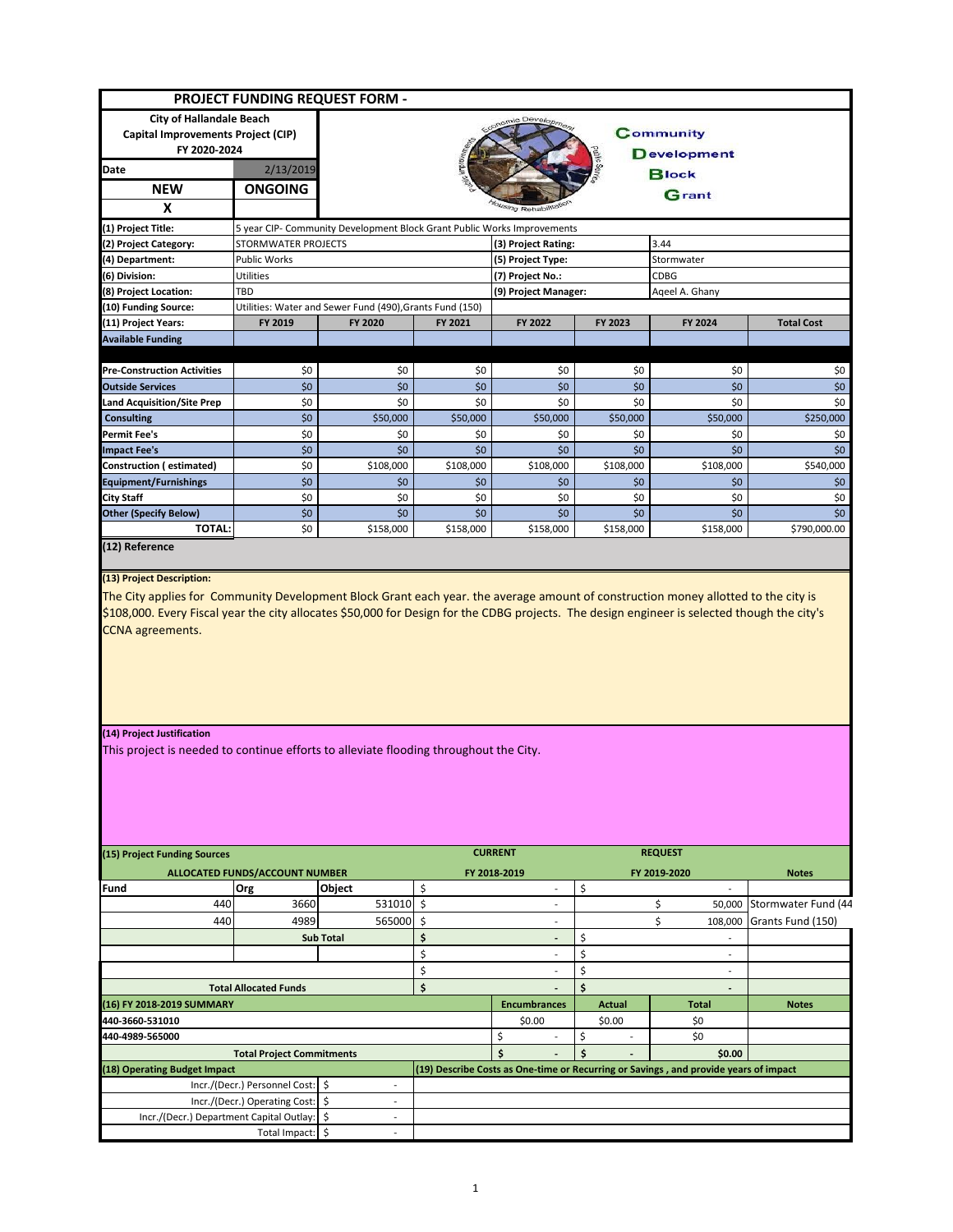| PROJECT FUNDING REQUEST FORM - SW DRAINAGE IMPROVEMENTS Project                               |                                  |             |         |                      |                                       |            |  |  |  |
|-----------------------------------------------------------------------------------------------|----------------------------------|-------------|---------|----------------------|---------------------------------------|------------|--|--|--|
| <b>City of Hallandale Beach</b><br>Capital Improvements Project (CIP)<br>FY 2020-2024<br>Date |                                  |             |         |                      | <b>OAT</b><br>Vertical Pipe Ltr Cases |            |  |  |  |
| <b>NEW</b>                                                                                    | <b>ONGOING</b><br>X              |             |         |                      |                                       |            |  |  |  |
| (1) Project Title:                                                                            | SW Drainage Improvements         |             |         |                      |                                       |            |  |  |  |
| (2) Project Category:                                                                         | STORMWATER PROJECTS              |             |         | (3) Project Rating:  |                                       | 5          |  |  |  |
| (4) Department:                                                                               | <b>Public Works</b>              |             |         | (5) Project Type:    |                                       | Drainage   |  |  |  |
| (6) Division:                                                                                 | Engineering                      |             |         | (7) Project No.:     |                                       | P1610      |  |  |  |
| (8) Project Location:                                                                         | SW Quadrant of the City          |             |         | (9) Project Manager: |                                       | Manga Ebbe |  |  |  |
| (10) Funding Source:                                                                          | Utility, Stormwater & FEMA Grant |             |         |                      |                                       |            |  |  |  |
| (11) Project Years:                                                                           | FY 2019                          | FY 2020     | FY 2021 | FY 2022              | FY 2023                               | FY 2024    |  |  |  |
| <b>Available Funding</b>                                                                      |                                  |             |         |                      |                                       |            |  |  |  |
|                                                                                               |                                  |             |         |                      |                                       |            |  |  |  |
| <b>Pre-Construction Activities</b>                                                            | \$0                              | \$0         | \$0     | \$0                  | \$0                                   | \$0        |  |  |  |
| <b>Outside Services</b>                                                                       | \$0                              | \$0         | \$0     | \$0                  | \$0                                   | \$0        |  |  |  |
| <b>Land Acquisition/Site Prep</b>                                                             | \$0                              | \$0         | \$0     | \$0                  | \$0                                   | \$0        |  |  |  |
| <b>Consulting</b>                                                                             | \$0                              | \$0         | \$0     | \$0                  | \$0                                   | \$0        |  |  |  |
| <b>Permit Fee's</b>                                                                           | \$0                              | \$0         | \$0     | \$0                  | \$0                                   | \$0        |  |  |  |
| <b>Impact Fee's</b>                                                                           | \$0                              | \$0         | \$0     | \$0                  | \$0                                   | \$0        |  |  |  |
| Construction                                                                                  | \$11,142,616                     | \$2,663,284 | \$0     | \$0                  | \$0                                   | \$0        |  |  |  |
| <b>Equipment/Furnishings</b>                                                                  | \$0                              | \$0         | \$0     | \$0                  | \$0                                   | \$0        |  |  |  |
| City Staff                                                                                    | \$0                              | \$0         | \$0     | \$0                  | \$0                                   | \$0        |  |  |  |
| <b>Other (Specify Below)</b>                                                                  | \$0                              | \$0         | \$0     | \$0                  | \$0                                   | \$0        |  |  |  |
| <b>TOTAL:</b>                                                                                 | \$11,142,616                     | \$2,663,284 | \$0     | \$0                  | \$0                                   | \$0        |  |  |  |

#### **(12) Reference**

## **(13) Project Description:**

The proposed project includes improvements of stormwater conveyance systems that outfall into the existing Schaffer Canal, and construction stormwater pump station that will discharge stormwater from the Schaffer Canal into injection wells via a proposed force main network. T includes, but is not limited to the installation of a flood control gate, pump station, injection wells and storm drainage pipes. This project i through the Hazard Mitigation Grant Program (HMGP). The total project construction cost is \$13,805,900 inclusive of: Construction Bid - \$ Contingency - \$1,183,500; and Consultant's Construction Administration and Engineering Inspections - \$787,400. The available funding for from City sources for FY 2018/2019 is \$4,473,546 and funding for construction from the FEMA Grant is \$6,669,070 which provides a total of Threrefore, additional funding of \$2,663,284 is needed in FY 2020 to complete the project.

#### **(14) Project Justification**

The SW quadrant of the City of Hallandale Beach experiences frequent flood conditions. The proposed SW Drainage Project consists of drainage improvements designed to improve the overall flood conditions of the SW quadrant watershed. The proposed project is expected to reduc damages caused by flooding during major storm events and also reduce the duration of street flooding conditions.

|                                                   |                        |   | <b>CURRENT</b> |                     |                |                                                                               |  |
|---------------------------------------------------|------------------------|---|----------------|---------------------|----------------|-------------------------------------------------------------------------------|--|
| (15) Project Funding Sources                      |                        |   |                |                     | <b>REQUEST</b> |                                                                               |  |
| ALLOCATED FUNDS/ACCOUNT NUMBER                    |                        |   | FY 2018-2019   |                     |                | FY 2019-2020                                                                  |  |
| <b>Stormwater Fund (440)</b>                      | 440-3660-534010-P1610  | Ś | 2,260,620.00   |                     |                | 2,663,284.00                                                                  |  |
| <b>Stormwater Fund (440)</b>                      | 440-3660-565000-P1610  | Ś | 2,212,926.00   |                     |                |                                                                               |  |
| <b>Contributions- Development Agreement (347)</b> | 347-4905C-565000-P1610 | Ś | 20.00          |                     |                |                                                                               |  |
| <b>Contributions- Development Agreement (347)</b> | 347-4905C-534010-P1610 | Ś | 111,114.91     |                     |                |                                                                               |  |
| <b>Stormwater Fund (440)</b>                      | 440-4989-565000-P1610  | ς | 6,557,935.00   |                     |                |                                                                               |  |
|                                                   |                        | ς |                | ٠                   |                | $\overline{\phantom{a}}$                                                      |  |
|                                                   |                        |   |                |                     |                |                                                                               |  |
| <b>Total Allocated Funds</b>                      |                        |   |                | 11,142,615.91       | \$             | 2,663,284.00                                                                  |  |
| (16) FY 2018-2019 SUMMARY                         |                        |   |                | <b>Encumbrances</b> | Actual         | <b>Total</b>                                                                  |  |
|                                                   |                        |   |                | \$8,357,597         | \$413,284      | \$8,770,881                                                                   |  |
| <b>Total Available Funding Balance</b>            |                        |   |                |                     |                | 2,371,735                                                                     |  |
| (17) Increased Revenue (\$)                       | ۰                      |   |                |                     |                |                                                                               |  |
| (18) Operating Budget Impact                      |                        |   |                |                     |                | (19) Describe Costs as One-time or Recurring or Savings, and provide years of |  |
| Incr./(Decr.) Personnel Cost:   \$                | ٠                      |   |                |                     |                |                                                                               |  |
| Incr./(Decr.) Operating Cost:                     | \$.<br>۰               |   |                |                     |                |                                                                               |  |
| Incr./(Decr.) Department Capital Outlay:          | S<br>٠                 |   |                |                     |                |                                                                               |  |
| Total Impact:                                     | -\$                    |   |                |                     |                |                                                                               |  |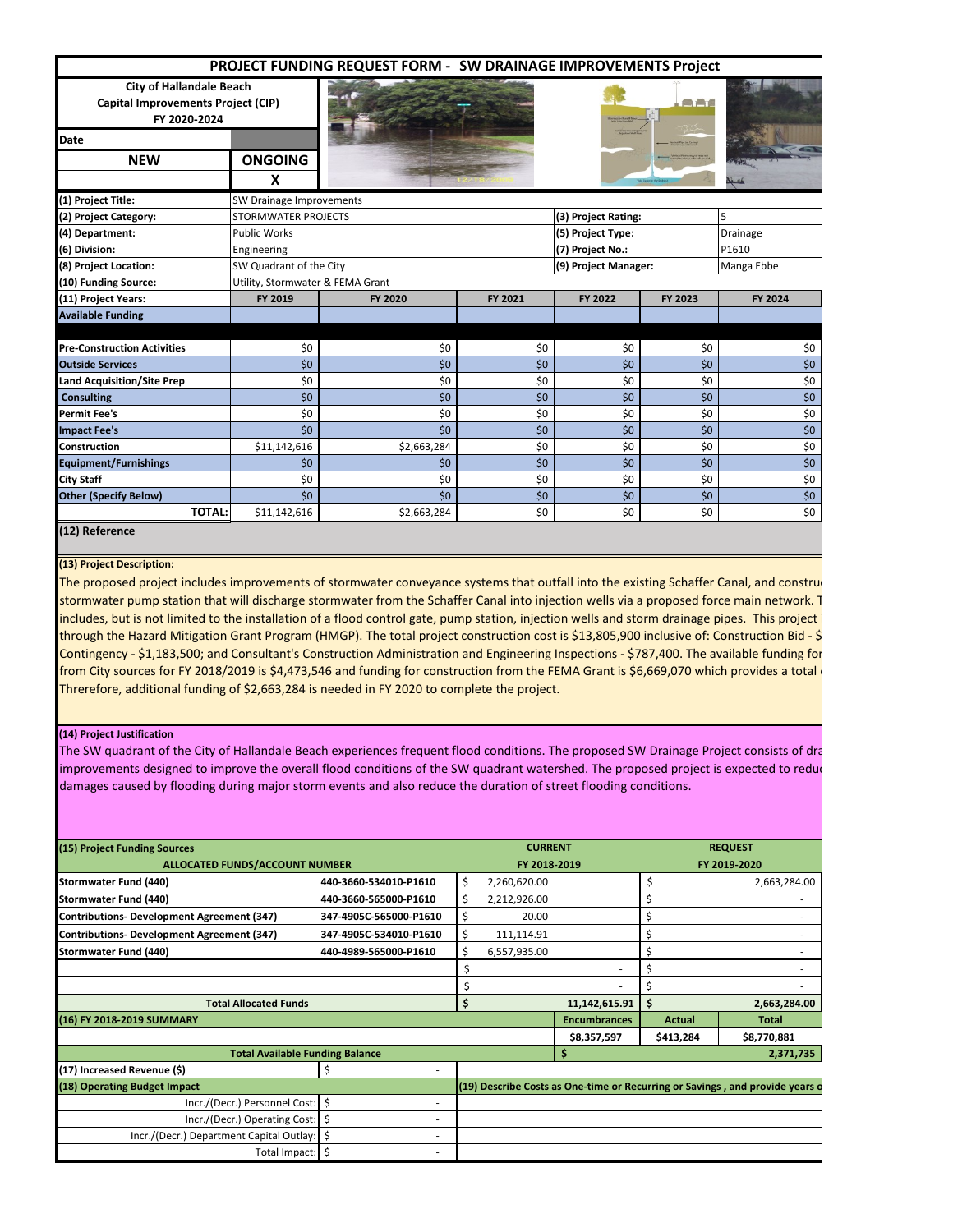

The projection of a he scope of work is partially funded 11,835,000; 10%  $\cdot$  construction of \$11,142,616.

The Swinage ce the property

| <b>Notes</b> |  |
|--------------|--|
|              |  |
|              |  |
|              |  |
|              |  |
|              |  |
|              |  |
|              |  |
|              |  |
|              |  |
| <b>Notes</b> |  |
|              |  |
|              |  |
|              |  |
|              |  |

f impact